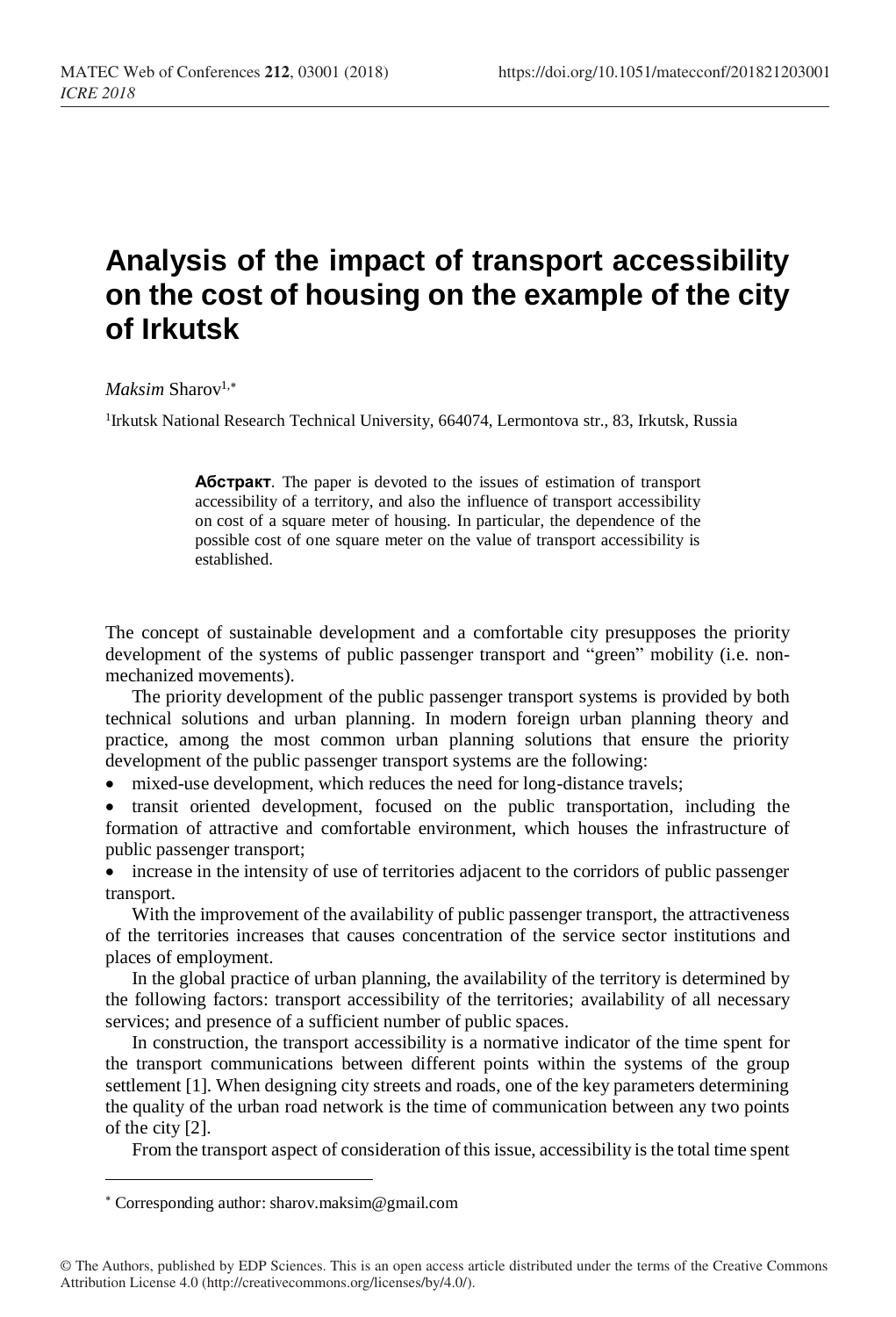on traveling for any purpose (movements to the workplace, movements with cultural and domestic purposes, etc.).

The transport security of the urban and regional territories is used as one of the economic characteristics.

Improving transport accessibility is an important mechanism for implementing regional policies. Its rational use makes it possible to reduce disproportions in the territorial development of different districts of the city and the country as a whole, and to increase the attractiveness of remote and sparsely populated areas.

In this regard, it is necessary to note the need to develop modern criteria and standards for assessing the transport accessibility of the territory. In the Russian Federation, since the Soviet epoch, the building codes and regulations - SNiP 2.07.01-89 have been under operation, which set the requirements for the time to be spent for labor movements (Table 1). Even in the cities-millionaires, 90% of the working people should not spend more than 45 minutes on the road from their place of residence to the place of employment (one way).

| Population of the city, thousand people. | Time to be spent, min |
|------------------------------------------|-----------------------|
| 2000                                     |                       |
| 1000                                     |                       |
| 500                                      |                       |
| 250                                      |                       |
|                                          |                       |

**Table 1.** Time to be spent in the cities for travel from the places of residence to the places of work.

For the intermediate values of the estimated urban population, the specified time-use rates should be interpolated. In addition, the SNiP states that:

for daily visitors to work in the city center from other settlements, the specified rates of the time expenditures are allowed to be increased, but not more than twice.

for the residents of rural settlements, the time to be spent for labor movements (pedestrian or using transport) within an agricultural enterprise, as a rule, should not exceed 30 minutes.

The cities with the population of more than 2 million people are included in the special group. The maximum allowable time in these cities should be determined by special justifications, taking into account the actual settlement, placement of the places of employment and the level of development of the transport systems.

The results of the questionnaire survey carried out by the Transport Laboratory of Irkutsk National Research Technical University in Irkutsk showed [6-9] that even the existing town planning standard of 38 minutes for the movements of people is realized only by 50%. In general, the results of the assessment of the enlarged zones of Irkutsk are shown in the Figure 1.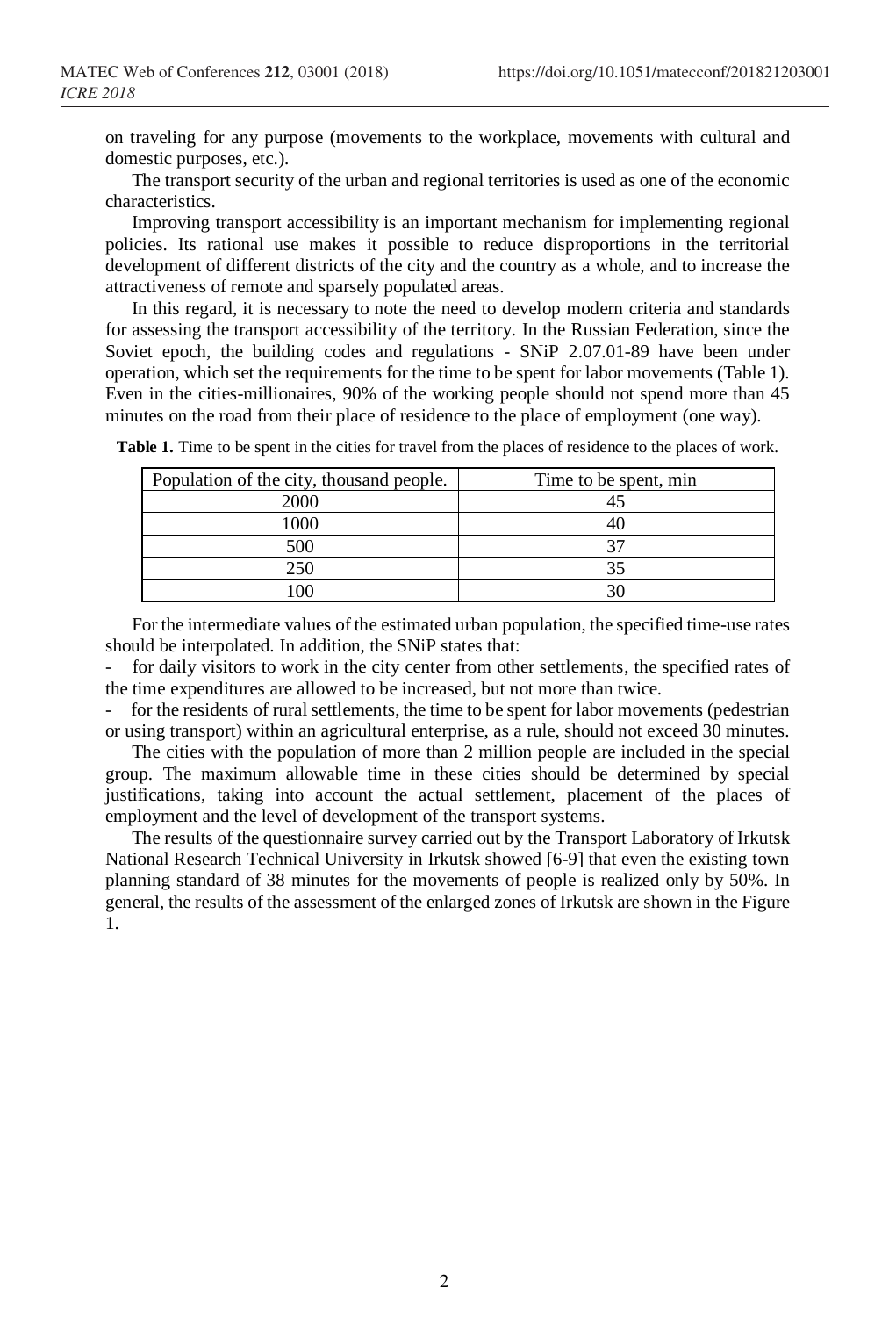

**Fig. 1.** Average time spent for movement with the labor purposes in the city of Irkutsk (one way).

The availability of such information makes it possible to assess the impact of transport accessibility on the cost of 1 sq. m. of housing. Otherwise, it is very difficult to reveal the real impact of cost, since this is one of the main parameters for the formation of the cost of an apartment or office space.

Having analyzed the housing market of the city of Irkutsk, we have received the average cost of 1 sq. m. in newly built houses and on the secondary market (Figure 2).





The system for assessing the impact of the transport accessibility of a building (residential, business, and shopping and entertainment) on its market value includes a number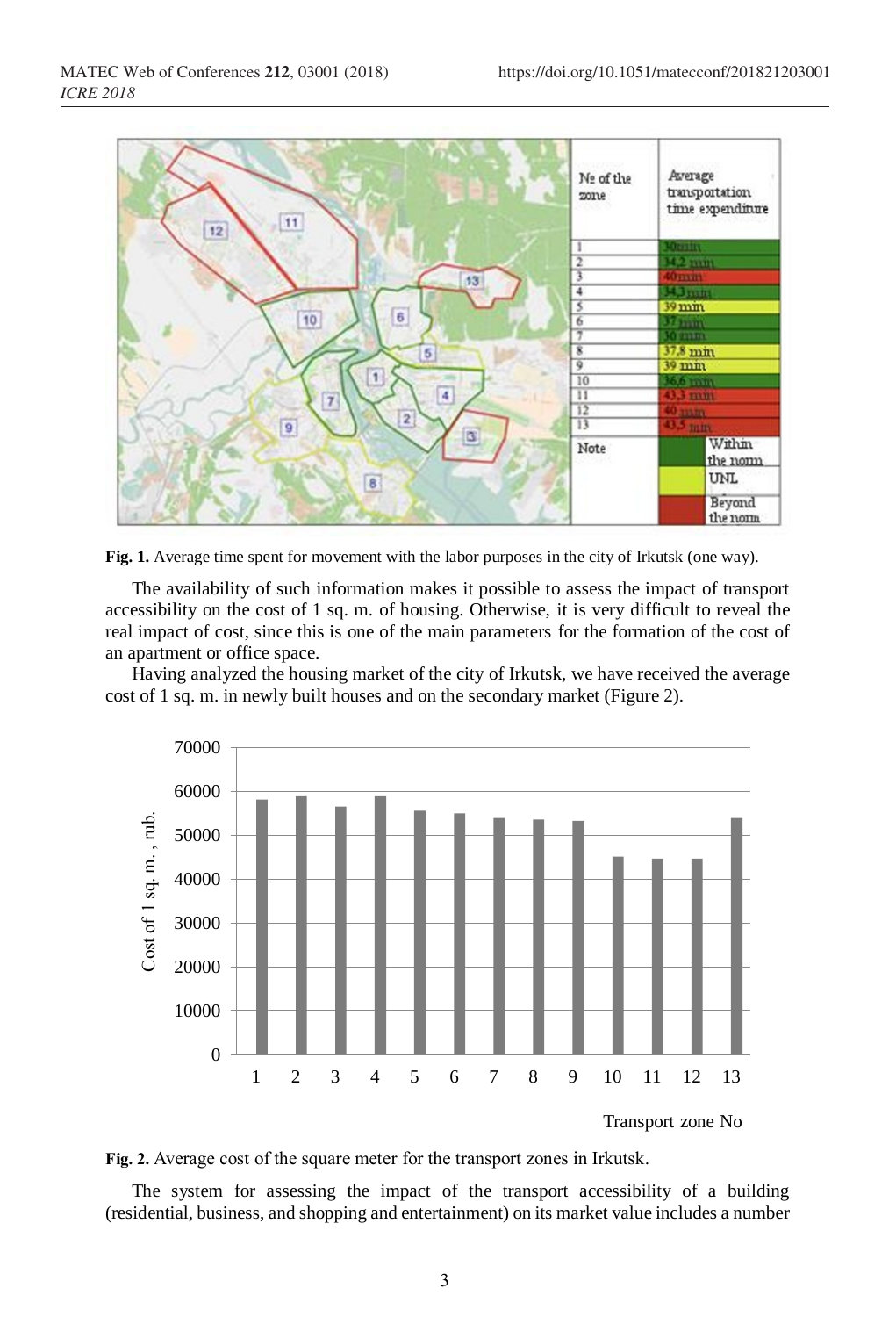of parameters:

- Remoteness from the central part of the city;
- The proximity of highways;

• The proximity of metro stations or ground transportation stops (in the case of the city of Irkutsk, the proximity of metro stations is not an estimation parameter);

Presence of parking lots, car parks or garage cooperative;

• Developed system of the access roads (construction of new ones, reconstruction of old ones);

• The proximity of points of daily attraction (kindergartens, schools, medical centers, supermarkets, etc.);

The impact of noise, vibration and exhaust gases [3].

In most research works, the emphasis is made on assessing the distance from the city center, since it is there that all the main objects of social gravity are concentrated.

In all countries, the level of transport accessibility is measured by the time required to travel from a specific point of the city to the outer limits of the central district. Ranking availability makes it possible to create the informed zoning of the urban territory.

As the level of transport access decreases, there is an increase in the expenditures for travel to the central part of the city, and the cost of the square meter will gradually decrease.

Our analysis showed that residential buildings located in the zones 1,2,4,6,7,8,10 will have the highest level of comfort in terms of the transport accessibility; the least comfortable will be residential buildings located in the zones 3,5,9,11, 12,13 (Figure 3). Accordingly, the location of the object will determine their cost.



**Fig. 3** The cost of one square meter per transport zones in Irkutsk.

However, it should be noted that, despite the fact that the third transport zone has a low transport provision, the cost of one square meter there is 56,533.82 rubles. This is explained by the fact that there are mostly elite buildings, and people living in this area use individual transport.

Based on the analysis of the average market value of one square meter in the newly-built and secondary residential fund, it can be concluded that the most attractive for life are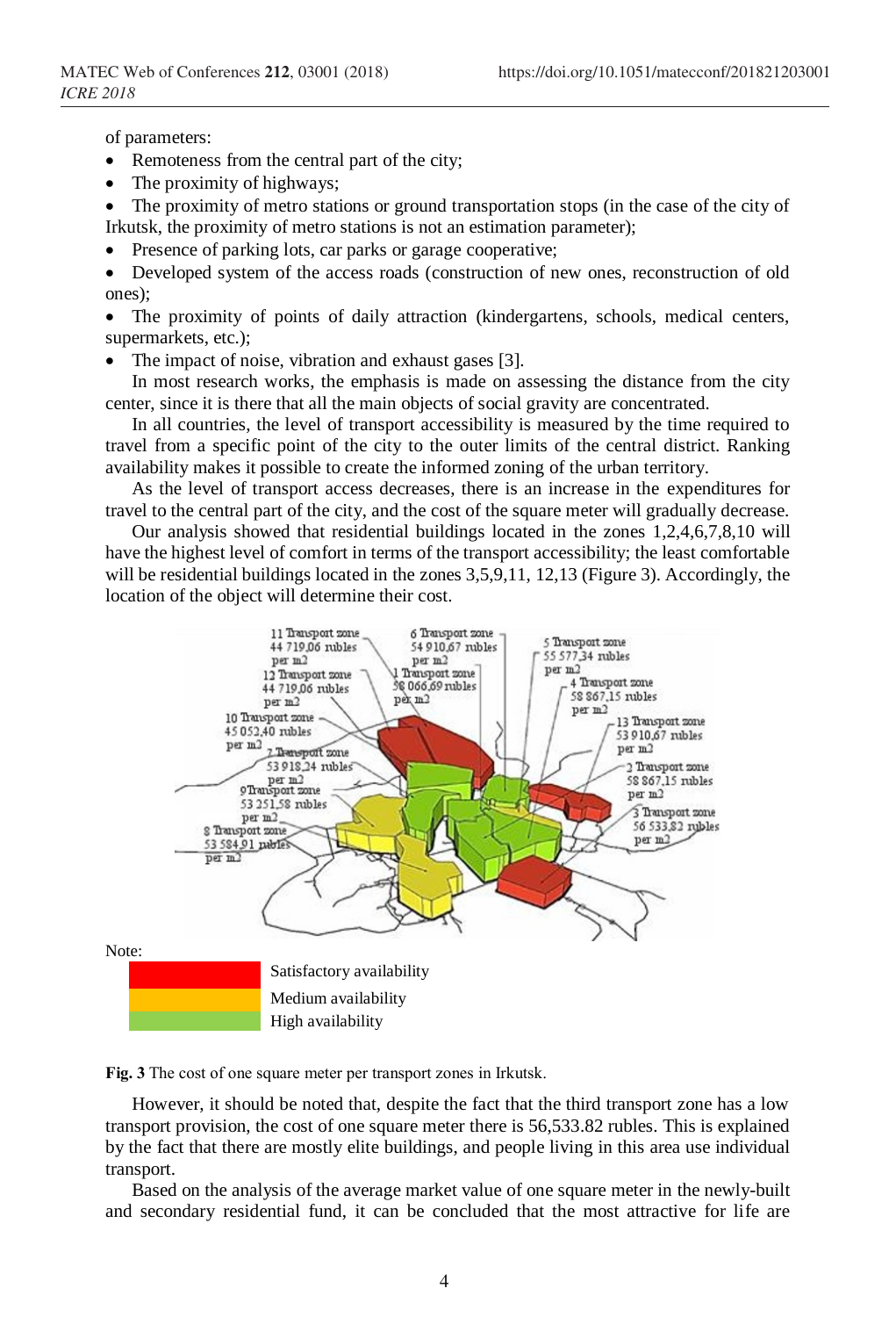residential buildings located in the central part of the city.



Time expenditures for the movement, min.



Based on the analysis, the dependence of the time spent on the movements and the cost of one square meter of the residential real estate in the city of Irkutsk has been determined. For a functional explanation of the dependence of the cost of one square meter on the time spent for the movements for labor purposes, a trend line has been drawn up and the equation of this line has been obtained (Figure 4).

With the increase in the remoteness of the residential building from the geographical center of the city, the level of transport accessibility of the territory is decreasing, and as a result, the cost of one square meter is falling.

Going beyond the limits of the geometric center reduces the value of the property. However, the value of the object is increased due to the benefits of location (transport nodes, objects of social attraction) and causes an increase in its value.

In the end, we can conclude that, in general, increasing level of the transport accessibility of the territory is, in our country, one of the key factors of economic growth. The availability of tools that allow carrying out a detailed and accurate assessment of accessibility is now one of the most important scientific studies conducted in the framework of transport and urban planning.

## **References**

- 1. Yu. S. Lantsberg, Yu. A. Stavnichy, *Guidelines for the design of city streets and roads* (Stroyizdat, Moscow, 1980)
- 2. E. V. Palagin, *Terminological dictionary on construction in 12 languages* (Russian language, Moscow, 1986)
- 3. D. Friedman, N. Ordway, Analysis and evaluation of income-producing real estate / (Case, Moscow, 1997)
- 4. SNIP 2.07.01-89, *Town planning: planning and development of urban and rural settlements* (Center for Strategic Planning of the USSR Gosstroy, Moscow, 1994)